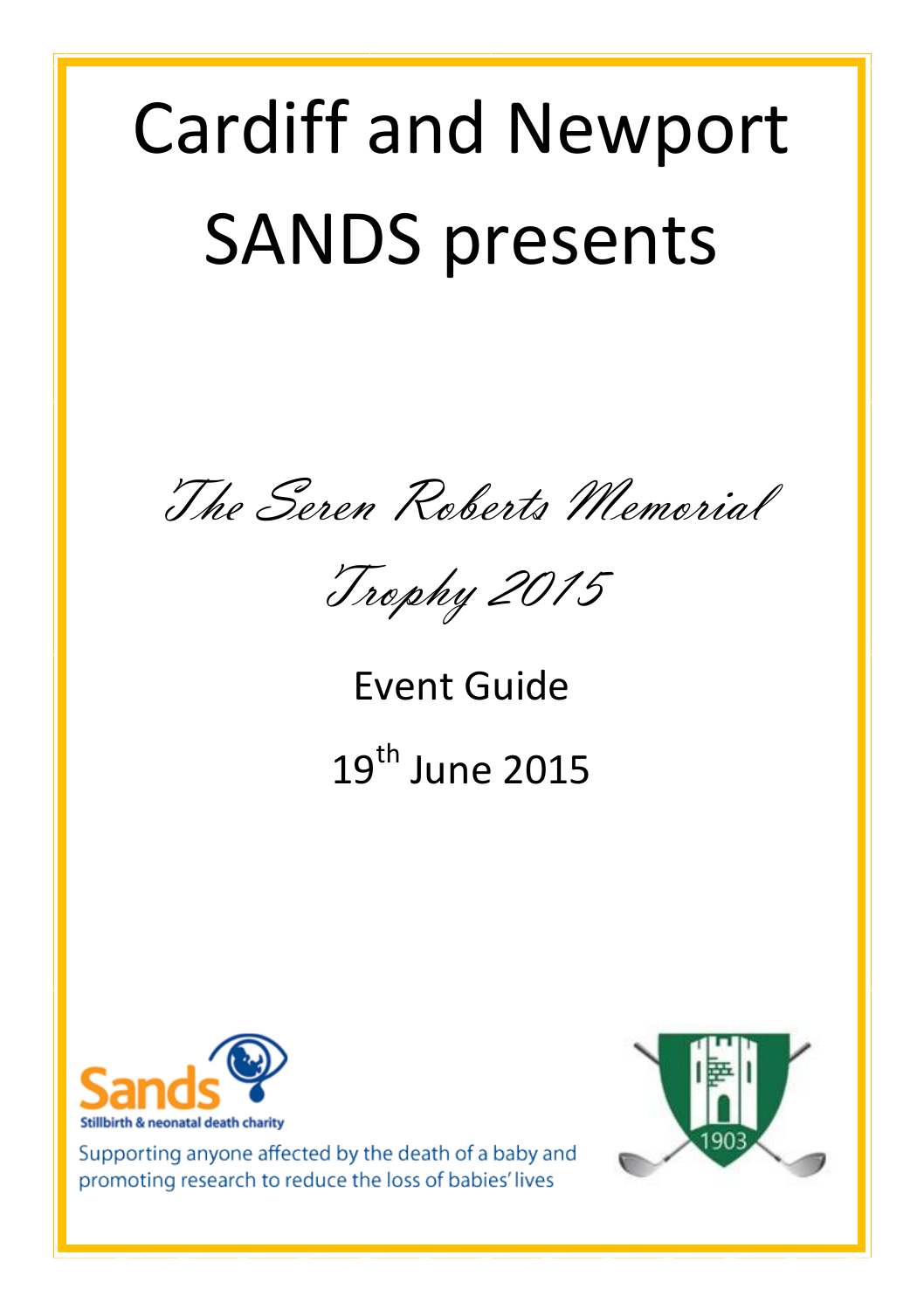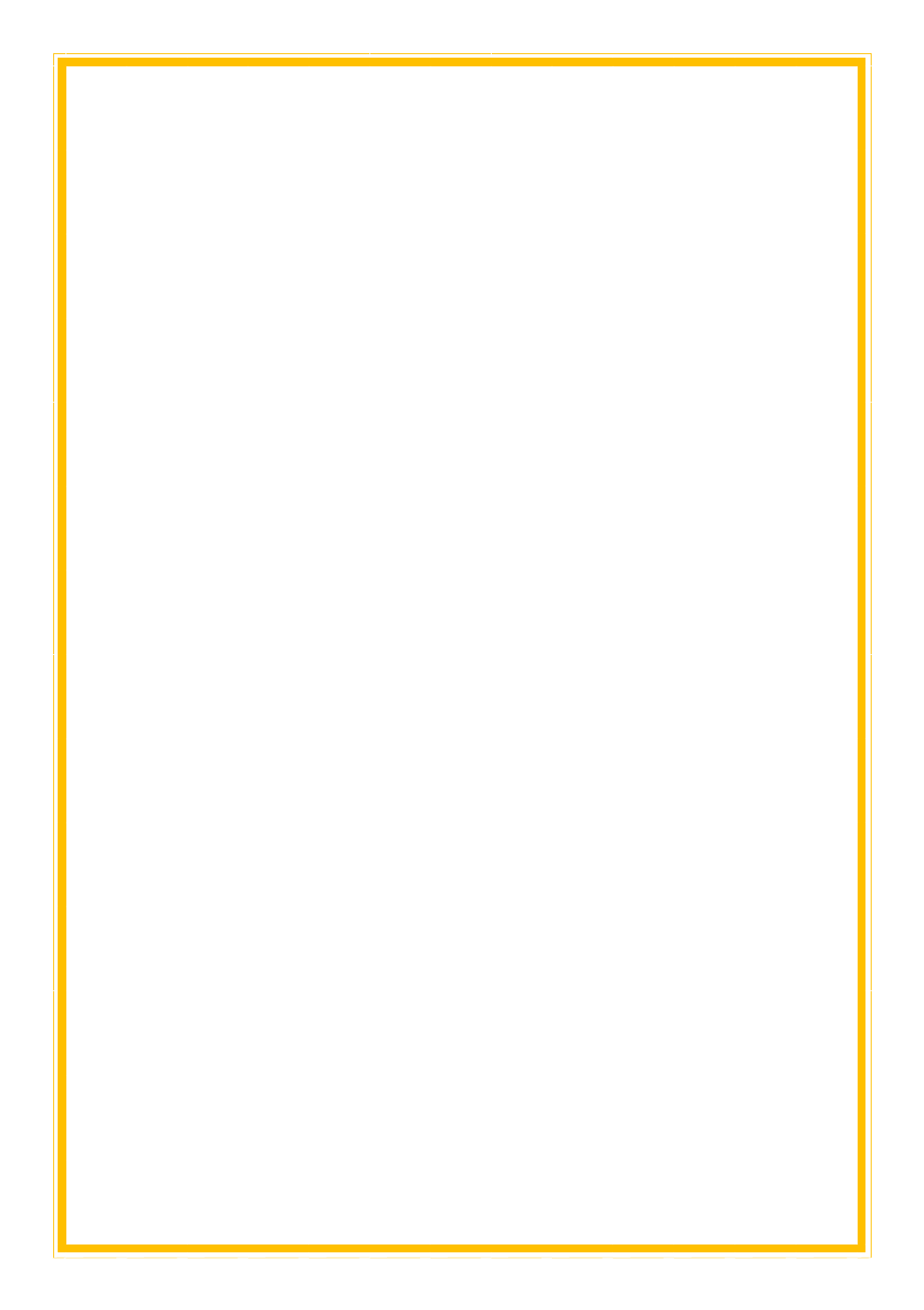#### Introduction

Hello, and welcome to the 5th Seren Roberts Memorial Trophy held by Cardiff and Newport SANDS at Pontypool Golf Club

SANDS is an organisation which can offer you support when your baby dies during pregnancy or after birth.

As well as supporting mothers and fathers, we are also able to help other members of your family, especially grandparents and other children. Many people may be touched by your baby's death, including friends and health professionals, and all are welcome to [contact us](http://www.uk-sands.org/Contact-Us.html) for support and information.

At Cardiff and Newport SANDS, we hold monthly support meetings and help fund support packs and memory boxes for bereaved parents at the University Hospital of Wales, Cardiff, The Royal Gwent Hospital, Newport, The Royal Glamorgan Hospital in Llantrisant, and the Princess of Wales in Bridgend. Additionally we have purchased cold-cots and cuddle cots so parents can have a little bit longer with their babies, whilst we have also funded bereavement training for midwives to help them support parents going through such traumatic times.

All of the work we do is entirely funded by charitable donations, and our fundraising events which is why your attendance at today means so much to us. Thank you and I wish you every enjoyment over the day.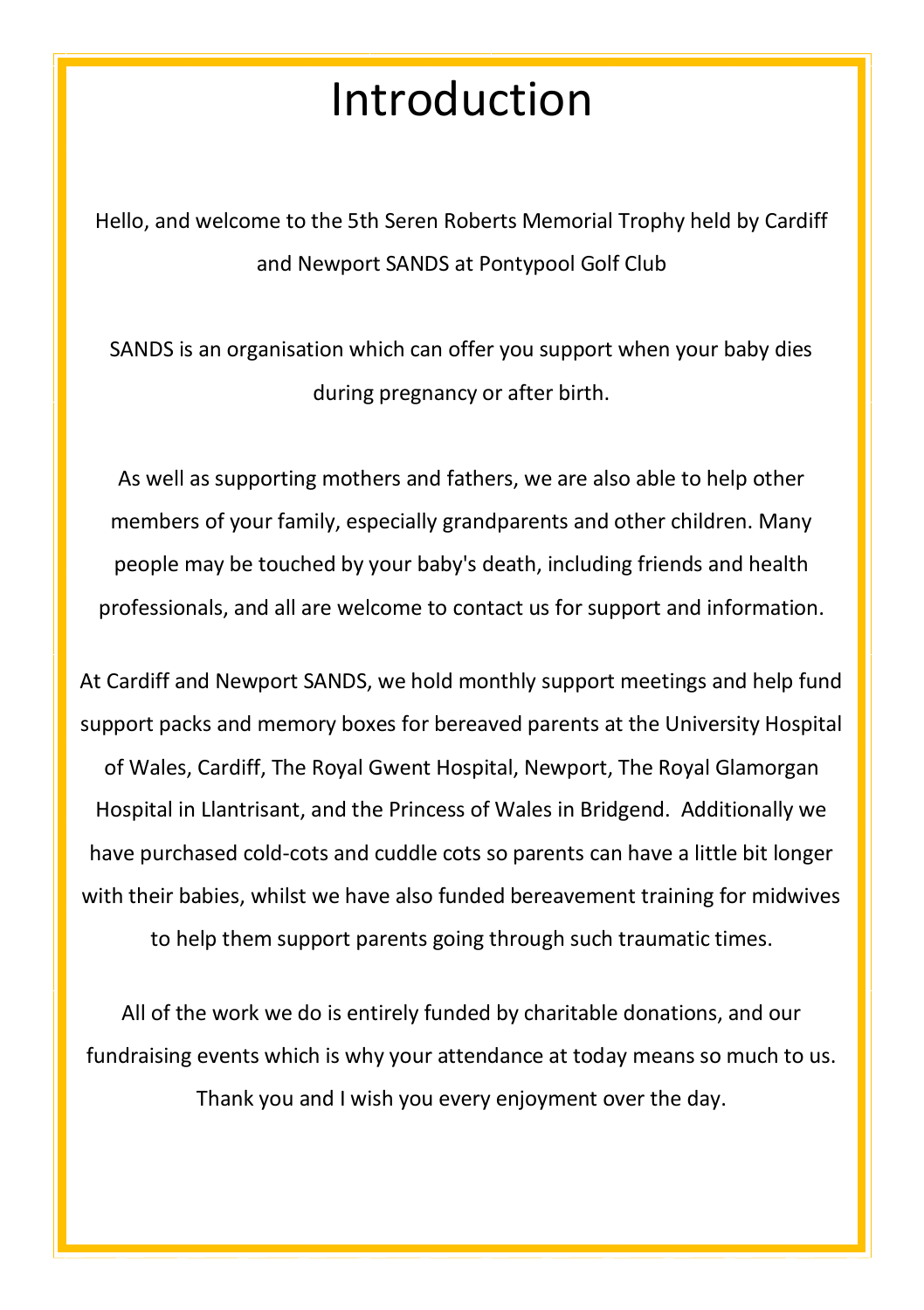#### Roll of Honour

**2011 – Cottrell Park Golf Resort, Nr Cardiff** Individual winner – **Ken Thomas** Team Winner – **Sulley's Superstars** Nearest the Pin - **Ian Hampson** Longest Drive – **Neil Whelpton**

#### **2012 – Peterstone Lakes Golf Club, Marshfield**

Individual Winner – **Neil Whelpton** Team Winners – **MJFS Ltd** Nearest the Pin – **Phil Roberts** Longest Drive – **Martin Dickson**

#### **2013 – Bryn Meadows Golf Resort, Maes-y-Cymner**

Individual Winner – **Steve Brown** Team Winners – **MJFS Ltd** Nearest the Pin – **Martyn Jones** Longest Drive – **Andrew Davies**

**2014 – Cottrell Park Golf Resort, Nr Cardiff** Individual Winner – **Grant Cunningham** Team Winners – **Wedges1** Nearest the Pin – **Grant Cunningham** Longest Drive – **Grant Cunningham**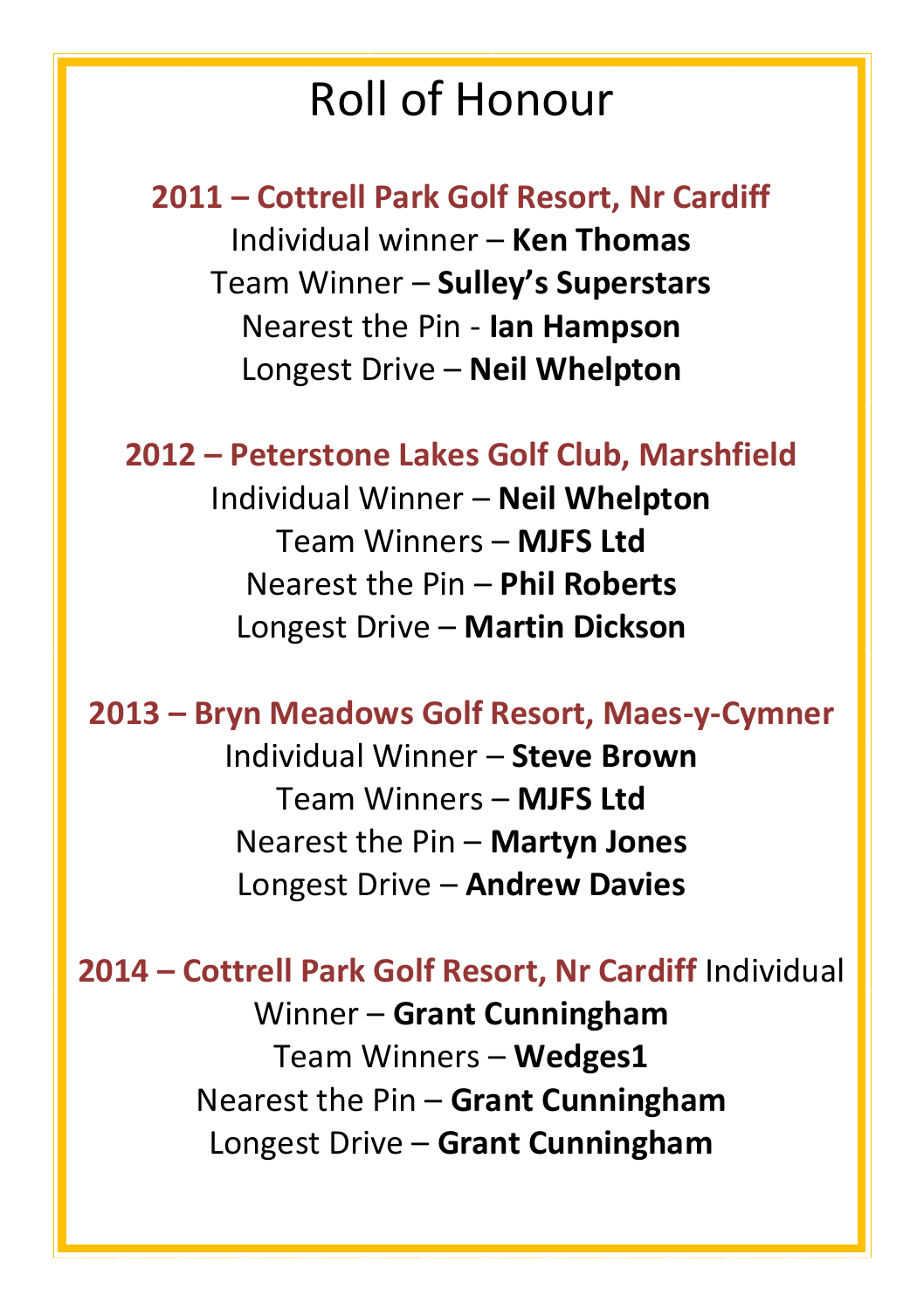### Event Itinerary\*

- · 12:00 Event Opens
- · 12:00 Tea/Coffee and Bacon Baps on arrival

· 14:00 Golf Competition starts (Shotgun start)

- · 18:30 Golf Competition ends (expected)
- · 17:00 Prizes Ceremony
- · 17:30 2 Course dinner
- · 21:00 Live Auction and quiz
- · 23:00 Event ends

\* All times subject to change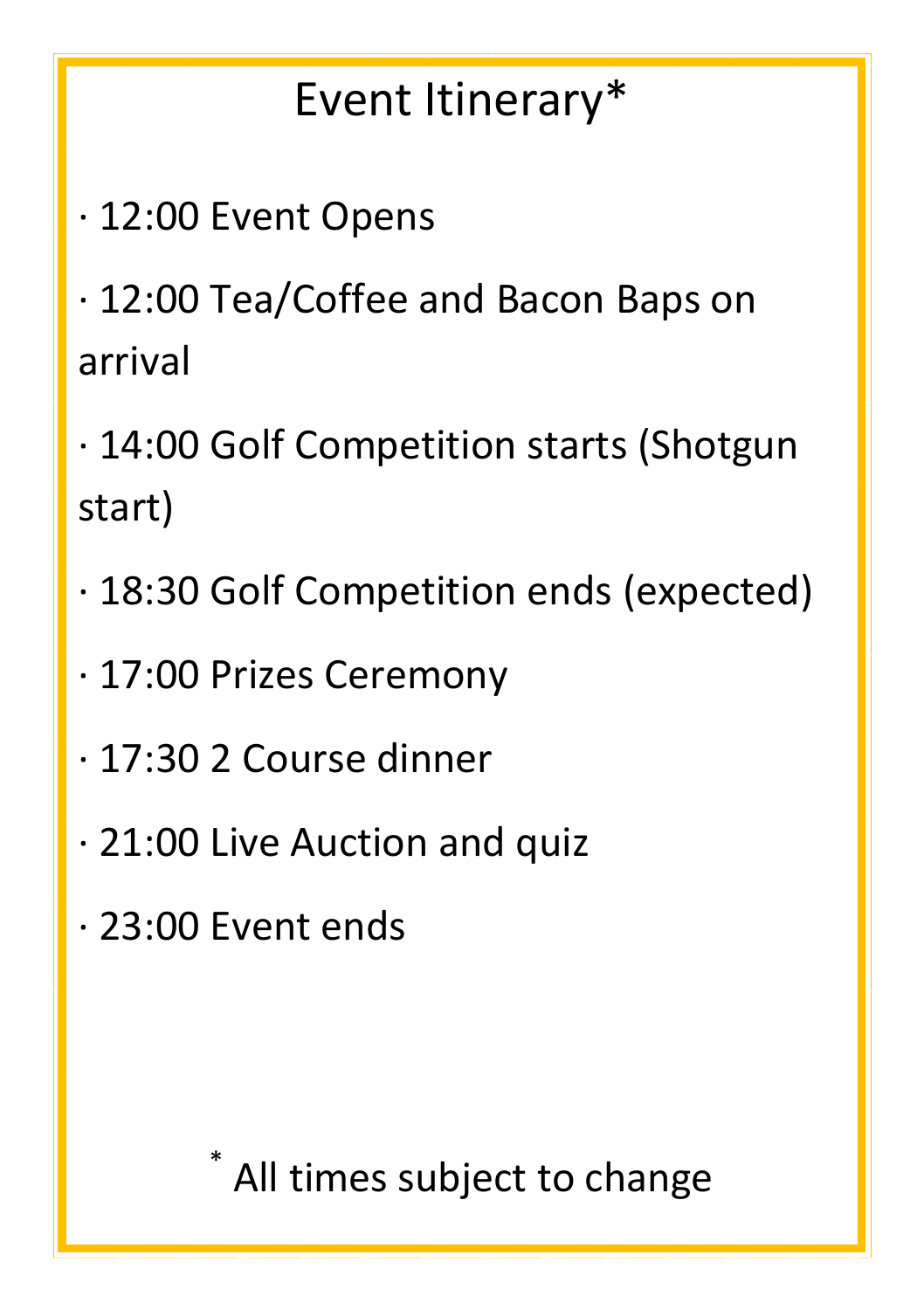#### Golf Game Book

Our event will once again be using Golf GameBook to track score live across the day.

Golf GameBook app is fun, fast and easy way to keep your score while playing golf. It's a mobile scorecard in your pocket including 24 game formats, statistics, Game Feed for comments and photos and much more.

Real-time leaderboards for primary games, side games, contests and challenges are automatically updated after every score entry. The GameBook users enjoy pro-style live scoring no matter what size of a game or tournament they are playing at.

GameBook is also a fast growing golf community and the place to follow your friends' games no matter where they are playing or where you are located.

GameBook live scoring has been used in several Pro-Am tournaments on European Tour, PGA Tour, WGC events and LPGA Tour. Many golf clubs, event organizers college golf teams and groups of friends use GameBook as a live scoring solution in their tournaments.

Golf GameBook app is free to download and free to use. If you don't have the app, you can use GameBook's free online services.

Codes for today's event:

JOIN CODE: 663914

VIEW CODE: 316321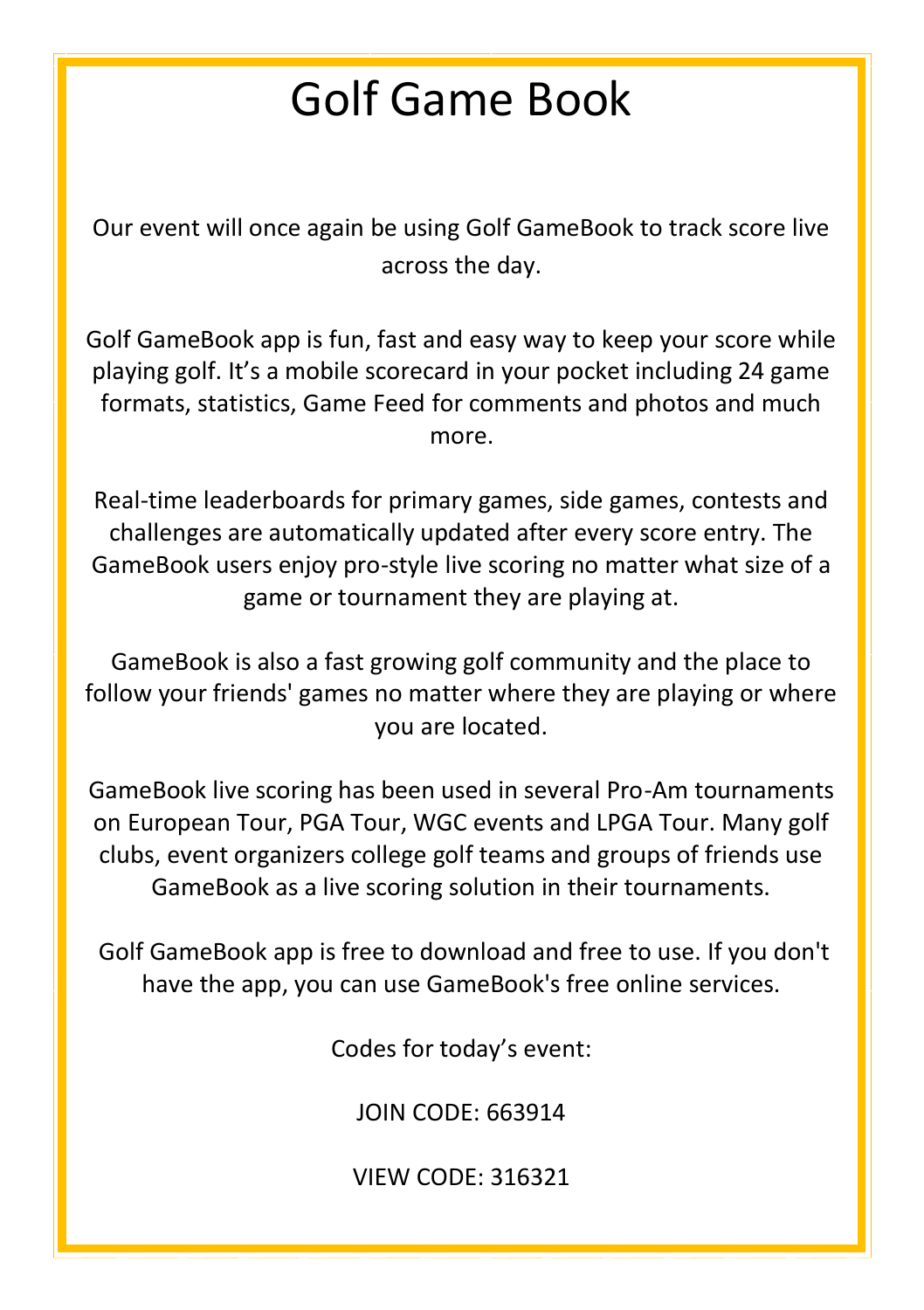#### Pontypool Golf Club

Pontypool and District Golf Club was established at a meeting held on the 3rd April 1903. The Course was initially at Pentranch, the opposite side of the valley to the current course and comprised of nine holes. There was some discord among members and some left and established another golf course at New Inn (Panteg Golf Club).

Shortly after the end of the First World War both Clubs realised that at their present locations they could not expand to provide an 18 hole course. The Clubs agreed to amalgamate and rented land from Pontypool Park Estate, being parts of the Addawint and Pant-y-Gollen Farms at Trevethin. Additional land was leased on the mountain from the Blaenavon Company. By Easter 1923 the 18 hole course was finalised.

One of the most important decisions in the history of the Club was to purchase the land on which the course was sited from the Park Estate in 1926 for the sum of £2,200.

The original clubhouse was just off Folly Lane and an extension to the building was constructed in 1956 and officially opened in 1957. The cost of this extension was £2,400.

The "mountain holes" were finally abandoned at the end of 1966. During the early 1970's the Club started to consider the question of a new Clubhouse. The current location (at Addawint) was agreed and the project was part funded by the sale of the 18th Hole and associated land and buildings to the County Council. The new Clubhouse was opened on the 20th March 1976.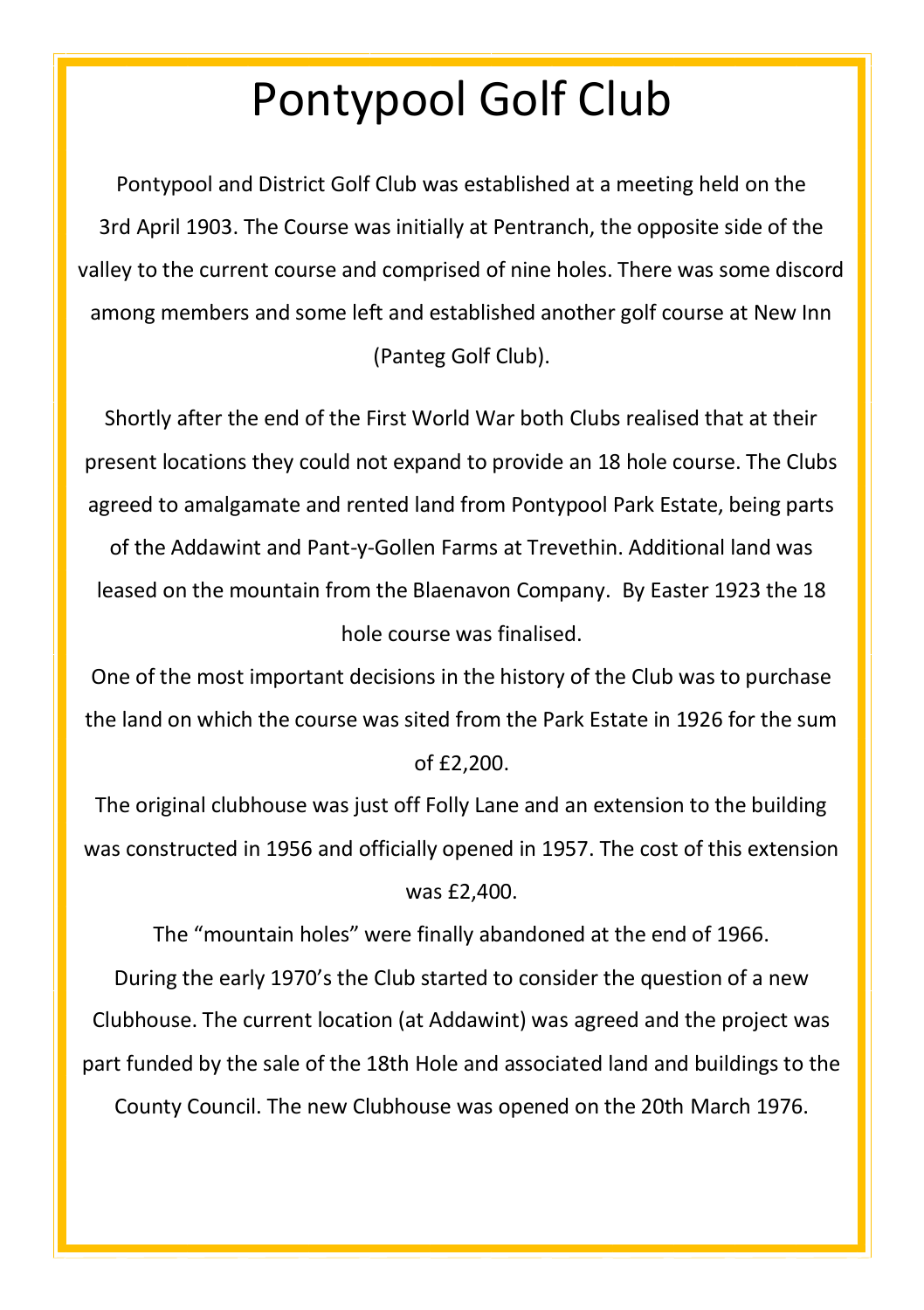#### **COMPETITION RULES**

**Four ball competition:** Best two Stableford scores on each hole. **Individual competition**: Stableford **Nearest the Pin Longest Drive**

R & A Full Rules of Golf Apply. Local Rules also apply. **No Gimmies**

Maximum playable handicap: 28 Male, 36 Female.

Team scores will be worked out at the end.

Avoid slow play - Remember if you cannot score then please pick up.

All cards must be fully completed, signed and handed in immediately following completion of the round.

> PRIZES INCLUDE **Nearest the pin prize:** Cleveland Putter rrp £99.99 **Longest drive prize**: Ping Golf Bag **Best Individual score:** Set of golf grips, Royal & Awesome voucher. **Best Team score:** Balls, Caps, and more TBC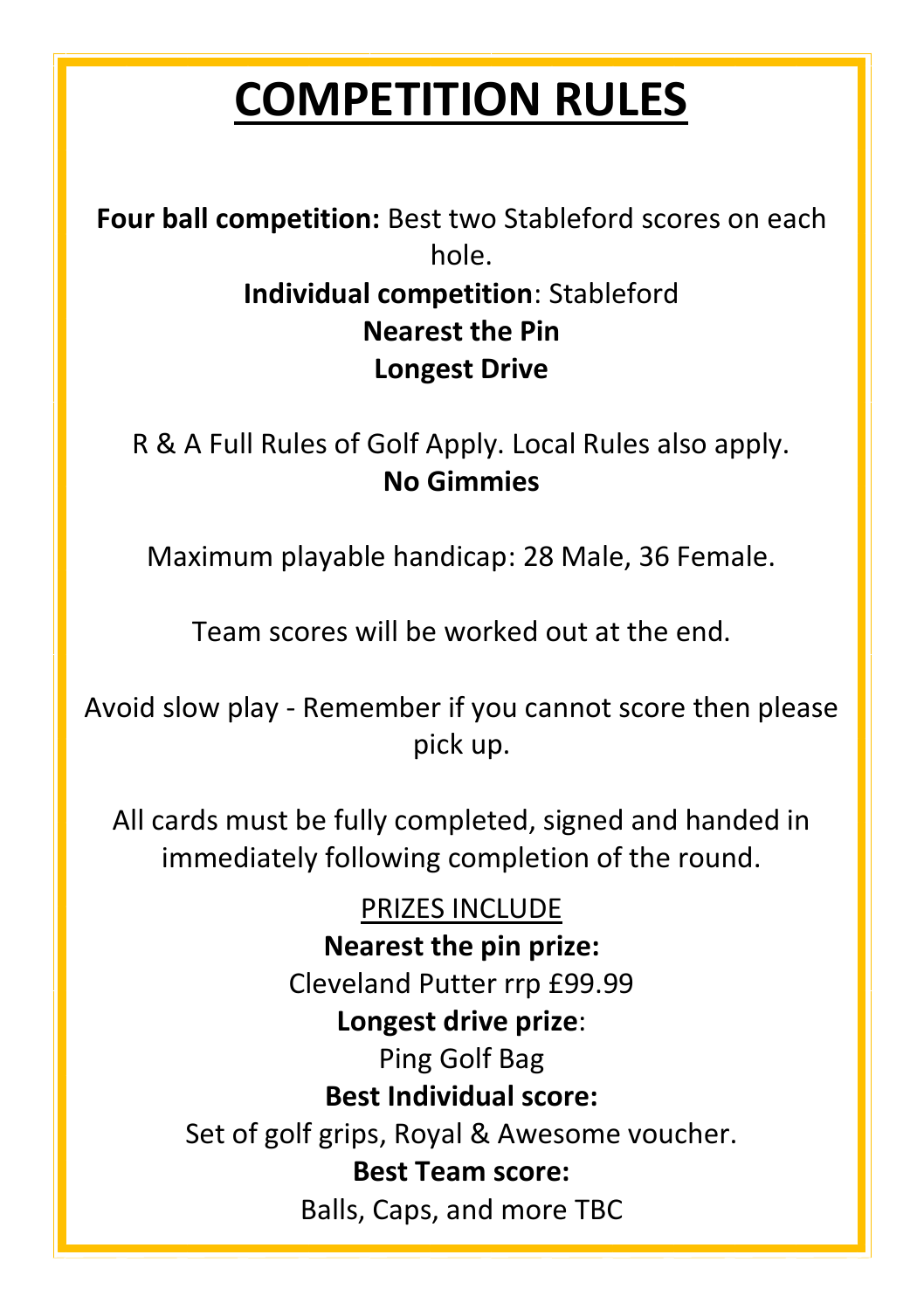## Course information

| <b>HOLE</b>             | Yellow     |                         | <b>Stroke</b>  |
|-------------------------|------------|-------------------------|----------------|
| No.                     | Yards      | Par                     | <b>Index</b>   |
| $\mathbf{1}$            | 523        | 5                       | 13             |
| $\overline{2}$          | <b>162</b> | 3                       | 15             |
| $\overline{\mathbf{3}}$ | 306        | $\overline{4}$          | 17             |
| $\overline{\mathbf{4}}$ | 368        | $\overline{4}$          | $\overline{7}$ |
| 5                       | 459        | $\overline{4}$          | $\mathbf{1}$   |
| $6\phantom{1}6$         | 433        | $\overline{\mathbf{r}}$ | 3              |
| $\overline{\mathbf{z}}$ | 357        | 4                       | 9              |
| 8                       | <b>206</b> | 3                       | 11             |
| 9                       | 402        | $\overline{4}$          | 5              |
| Out                     | 3216       | 35                      |                |
| 10                      | 274        | $\overline{4}$          | 8              |
| 11                      | <b>108</b> | 3                       | 18             |
| 12                      | <b>389</b> | $\overline{a}$          | $\overline{2}$ |
| 13                      | 518        | 5                       | 16             |
| 14                      | 335        | $\overline{\mathbf{a}}$ | $\overline{4}$ |
| 15                      | 149        | 3                       | 10             |
| 16                      | 443        | $\overline{a}$          | $6\phantom{1}$ |
| 17                      | 127        | 3                       | 14             |
| 18                      | 304        | $\overline{4}$          | 12             |
| $\ln$                   | 2747       | 34                      |                |
| Out                     | 3216       | 35                      |                |
| <b>Total</b>            | 5963       | 69                      |                |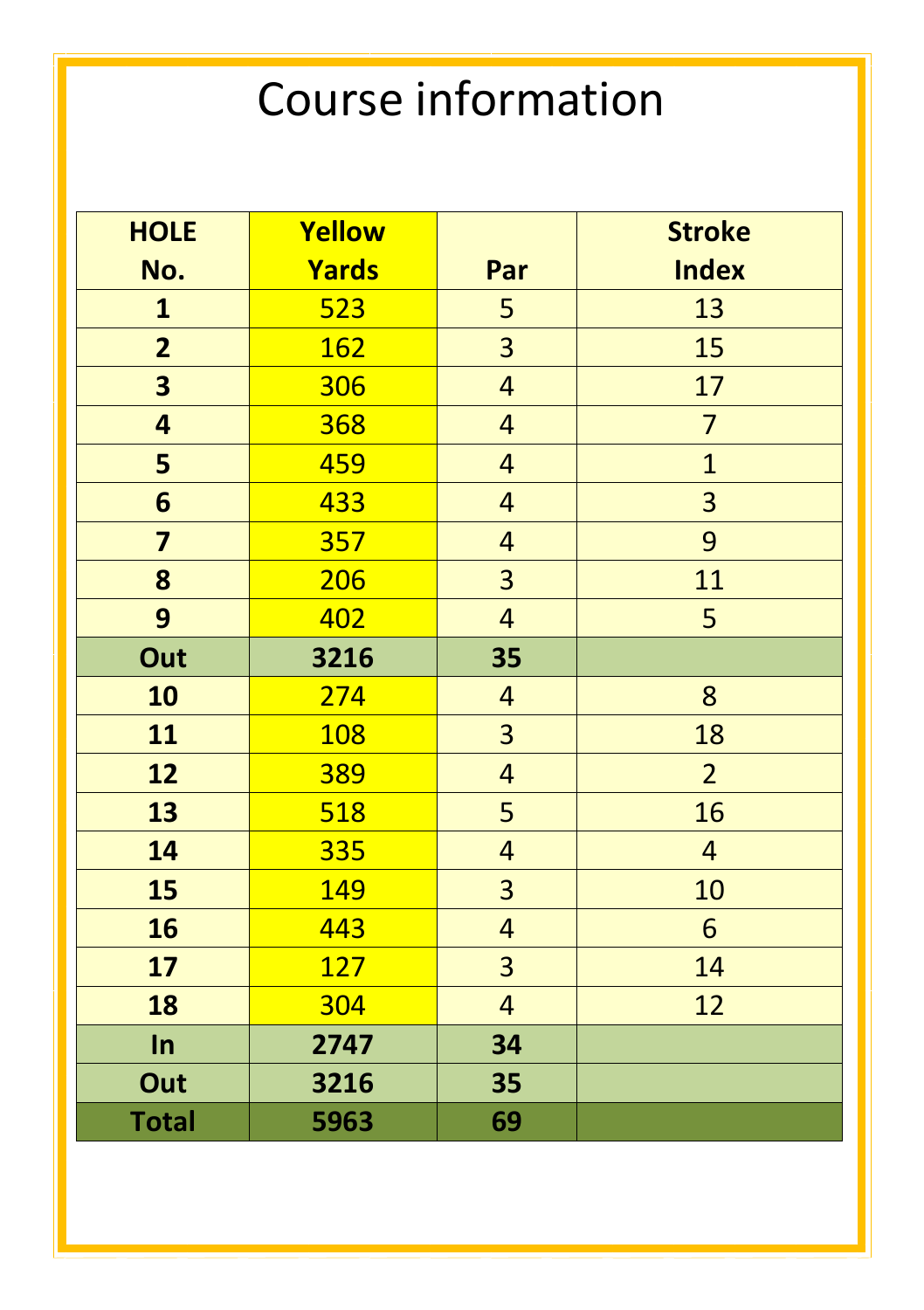## Charity Auction Information

| LOT            | Item                                                              |  |  |
|----------------|-------------------------------------------------------------------|--|--|
| $\mathbf{1}$   | Galvin Green Waterproof Golf Jacket (L)                           |  |  |
| $\overline{2}$ | Signed copy of Watermelon by Marian Keyes                         |  |  |
| 3              | T-shirt and Glove signed by Paul Lawrie                           |  |  |
| $\overline{4}$ | Pin Flag signed by Colin Montgomery                               |  |  |
| 5              | Signed Photographs of Charles Hanson                              |  |  |
| 6              | Golf cap signed by Ian Woosnam                                    |  |  |
| $\overline{7}$ | Signed photograph of Laura Davies                                 |  |  |
| 8              | Ryder Cup pin flag signed by Jamie Donaldson                      |  |  |
| 9              | T-shirt signed by Colin Montgomery                                |  |  |
| 10             | <b>Disney Bundle</b>                                              |  |  |
| 11             | Cardiff City shirt signed by 2014-2015 1 <sup>st</sup> team squad |  |  |
| 12             | SANDS Stunt Kite signed by Peter Powell                           |  |  |
| 13             | Signed copy of Three Amazing Things About You by Jill             |  |  |
|                | Mansell                                                           |  |  |
| 14             | Signed copy of The Cake Shop In The Garden Carole                 |  |  |
|                | <b>Matthews</b>                                                   |  |  |
| 15             | 10 Signed Photographs of Eastenders Cast                          |  |  |
| 16             | Signed copy of Husbands by Adele Parks                            |  |  |
| 17             | Signed copy of Spare Brides by Adele Parks                        |  |  |
| 18             | <b>Hasbro Toys and Games bundle</b>                               |  |  |
| 19             | 2 Return tickets from First Great Western                         |  |  |
| 20             | <b>Signed Wales Football</b>                                      |  |  |
| 21             | Hand Carved Welsh Love Spoon                                      |  |  |
| 22             | Signed copy of Butterfly Barn by Karen Power                      |  |  |
| 23             | 4-Ball voucher for Aberdare Golf Club                             |  |  |
| 24             | Signed copy of Prince of Fools by Mark Lawrence                   |  |  |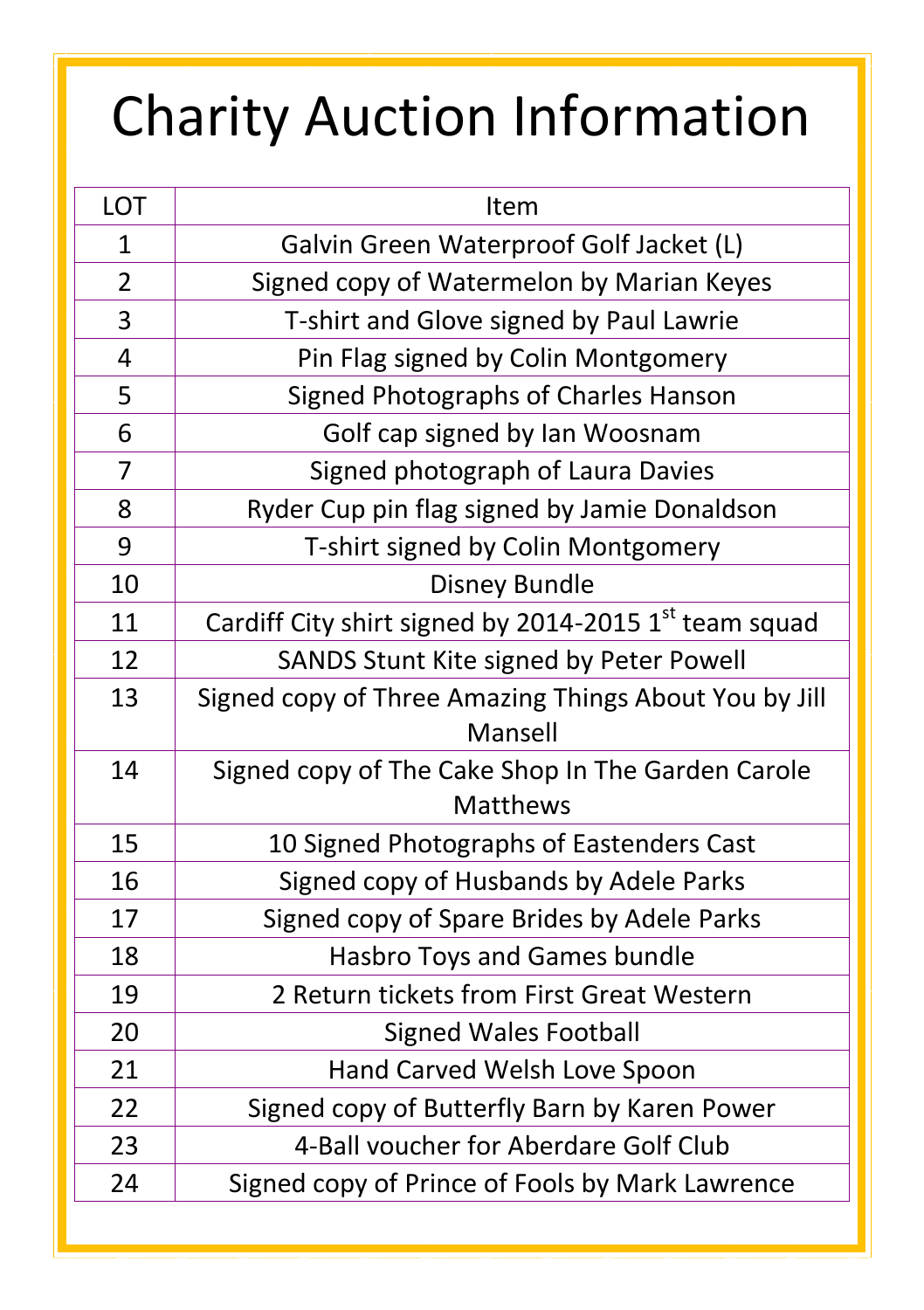#### Raffle Prizes

This year's raffle prizes includes the following:-

Spa day for two at Park Plaza Hotel Afternoon tea for 2 at St. Pierre Hotel and Country Club 2 Adult tickets for Folly Farm Family ticket to Pontypool and Blaneavon Railway Millennium Stadium Tour Family pass to Cefn Mabley Farm Sunday Dinner for 2 at the Hilton Hotel, Newport Matchday tickets for the Newport/Gwent Dragons Family pass for Dan yr Ogof - National Showcaves Centre for Wales £10 Marks and Spencer Voucher Family pass for Manor House Wildlife Park Paintball Vouchers for 10 at Delta Force £10 Tesco Voucher Family tickets for Cardiff Castle Bottle of wine

With more to be added on the night